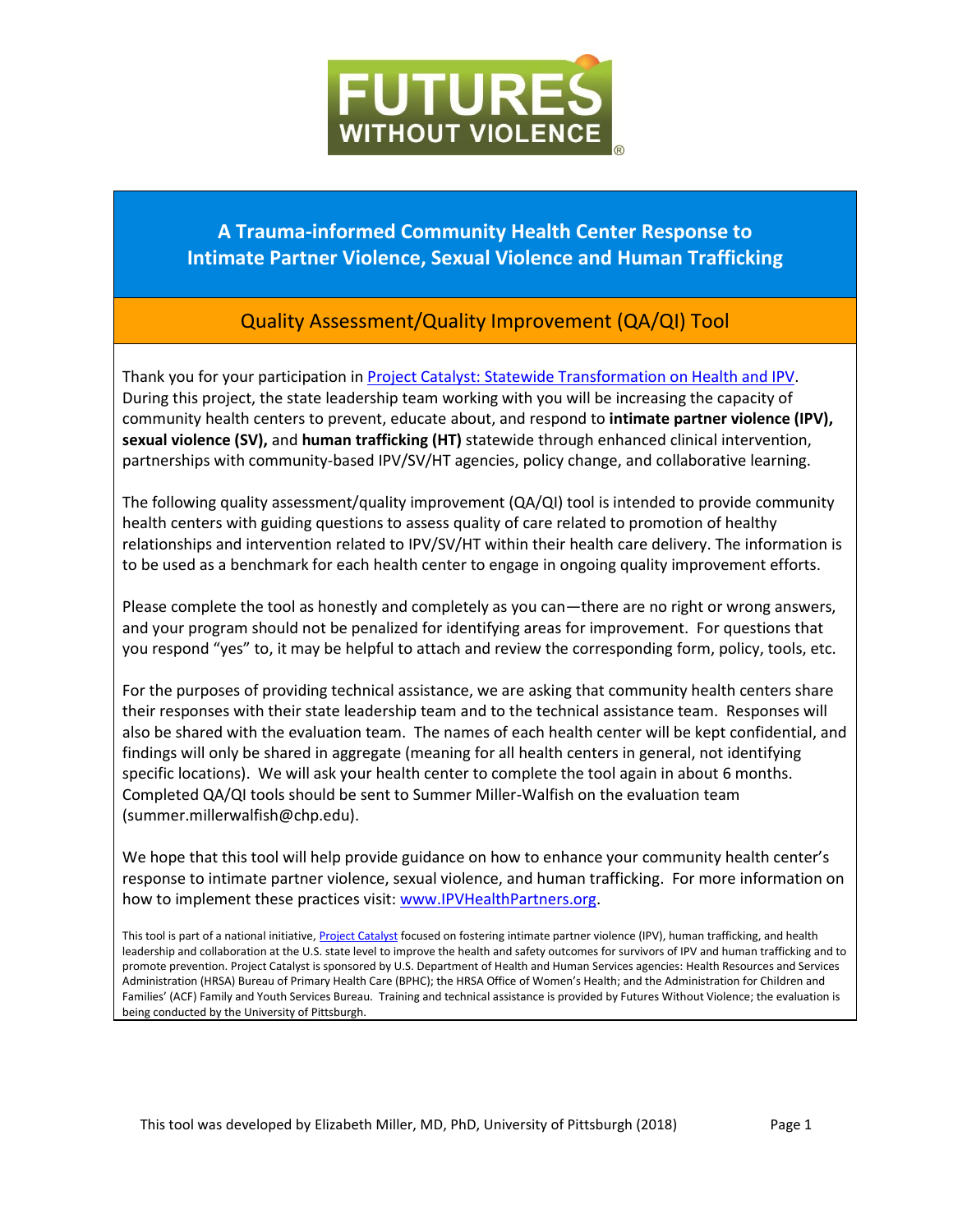**Completed by (name, title)**:

**Email:**

**Health Center Name:**

**Date**:

### **POLICIES AND PROTOCOLS**

**Does your health center have a policy and written protocol for assessment\* and response to:**

|                                                                                                              | Yes (if so,<br>please attach) | No | N/A | Don't Know |
|--------------------------------------------------------------------------------------------------------------|-------------------------------|----|-----|------------|
| Intimate partner violence (IPV)?                                                                             |                               |    |     |            |
| Sexual violence (SV)?                                                                                        |                               |    |     |            |
| Reproductive coercion (RC: birth control sabotage,<br>pregnancy pressure and coercion, and STI/HIV<br>risk)? |                               |    |     |            |
| Human Trafficking (HT)?                                                                                      |                               |    |     |            |
| Are there sample wording scripts prompts questions or information on medical/health history/risk             |                               |    |     |            |

#### **Are there sample wording, scripts, prompts, questions, or information on medical/health history/risk assessment forms or EHR for staff to:**

| Explain to patients why you are discussing<br>IPV/SV/HT?                                                                            |  |  |
|-------------------------------------------------------------------------------------------------------------------------------------|--|--|
| Inform patients about confidentiality and limits of<br>confidentiality (any mandated reporting<br>requirements)?                    |  |  |
| Educate patients about health impact of<br>IPV/SV/HT?                                                                               |  |  |
| Discuss resources available to patients (including<br>hotlines, advocates) to stay safe in an unhealthy or<br>abusive relationship? |  |  |

#### **Do your protocols instruct providers to educate about the possible intersection with IPV/SV/HT during:**

|                                               | <b>Yes</b> | No | N/A | Don't Know |
|-----------------------------------------------|------------|----|-----|------------|
| A visit addressing alcohol or other drug use? |            |    |     |            |
| A visit addressing depression or suicidality? |            |    |     |            |
| Any primary care visit?                       |            |    |     |            |
| Any behavioral health visit?                  |            |    |     |            |
| Any reproductive or sexual health visit?      |            |    |     |            |
| A wellness visit/annual exam/preventive care? |            |    |     |            |

\**Throughout this document, we refer to assessment—rather than screening—for intimate partner violence, sexual violence, and human trafficking. Screening refers to stand alone questions or a self-administered checklist, while assessment includes conversation with the provider that includes anticipatory guidance on healthy relationships, direct questions about IPV/SV/HT, and harm reduction strategies and a warm referral to victim advocacy services if abuse is disclosed.*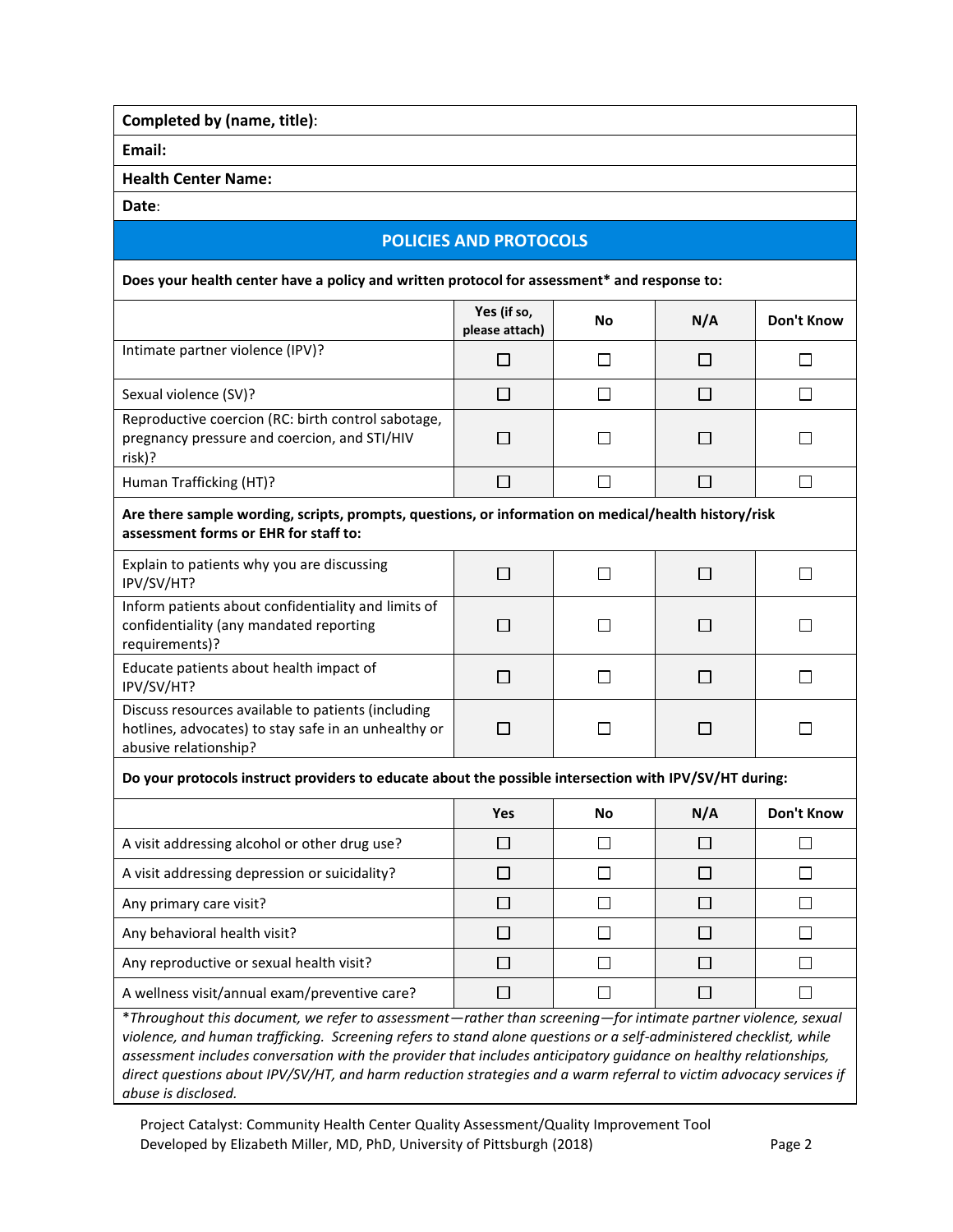| PRIVACY/CONFIDENTIALITY POLICIES AND PROTOCOLS                                                                                                               |              |           |              |              |
|--------------------------------------------------------------------------------------------------------------------------------------------------------------|--------------|-----------|--------------|--------------|
| Does your health center:                                                                                                                                     | Yes          | Νo        | N/A          | Don't Know   |
| Provide patients with a written explanation of<br>confidentiality and limits of confidentiality when<br>they check-in?                                       | $\Box$       | $\Box$    | $\Box$       | $\Box$       |
| Have a policy to routinely see patients alone<br>(without family members, partners, etc.)?                                                                   | П            | П         | П            | П            |
| Have a policy to use professional language<br>interpreters for non-English speaking patients?                                                                | П            | П         | П            | П            |
| Have a policy that family members or friends may<br>not be used for interpreting for patients?                                                               | $\Box$       | □         | $\Box$       | □            |
| Have a privacy screen on the computer to protect<br>the contents of the electronic health record from<br>being viewed by others?                             | $\mathsf{L}$ | ΙI        | $\mathsf{L}$ | $\mathsf{L}$ |
| Have a policy to ensure that each patient is seen<br>alone (without friends or family) for at least a<br>portion of the visit to talk about violence?        | □            | П         | $\Box$       | □            |
| <b>Talking with Patients about DV/SV/HT</b>                                                                                                                  |              |           |              |              |
| How are patients assessed for IPV/SV/HT?                                                                                                                     |              |           |              |              |
|                                                                                                                                                              | Yes          | <b>No</b> | N/A          | Don't Know   |
| Patients answer screening questions on a<br>medical/health history form                                                                                      | $\Box$       | П         | П            | П            |
| Staff review the medical/health history form and<br>ask follow-up questions                                                                                  | П            | П         | П            | П            |
|                                                                                                                                                              |              |           |              |              |
| Staff ask patients standard screening questions                                                                                                              | П            | П         | П            | □            |
| Staff offer universal education with two palm-size<br>safety cards <sup>1</sup> with information about how violence<br>can impact health (see example below) | П            | U         | $\Box$       | $\Box$       |
| Assessment occurs in a private place                                                                                                                         | П            | П         | $\Box$       | П            |

Clinician (MD/DO/CRNP/PA/etc.)

 $\Box$  Other (Please explain)  $\_\_\_\_\_\_\_\_\_\_\_\$ 



 $\overline{a}$ 

Futures Without Violence General Health Safety Card. To order, visit:

<http://bit.ly/HealthOutcomesSurvey>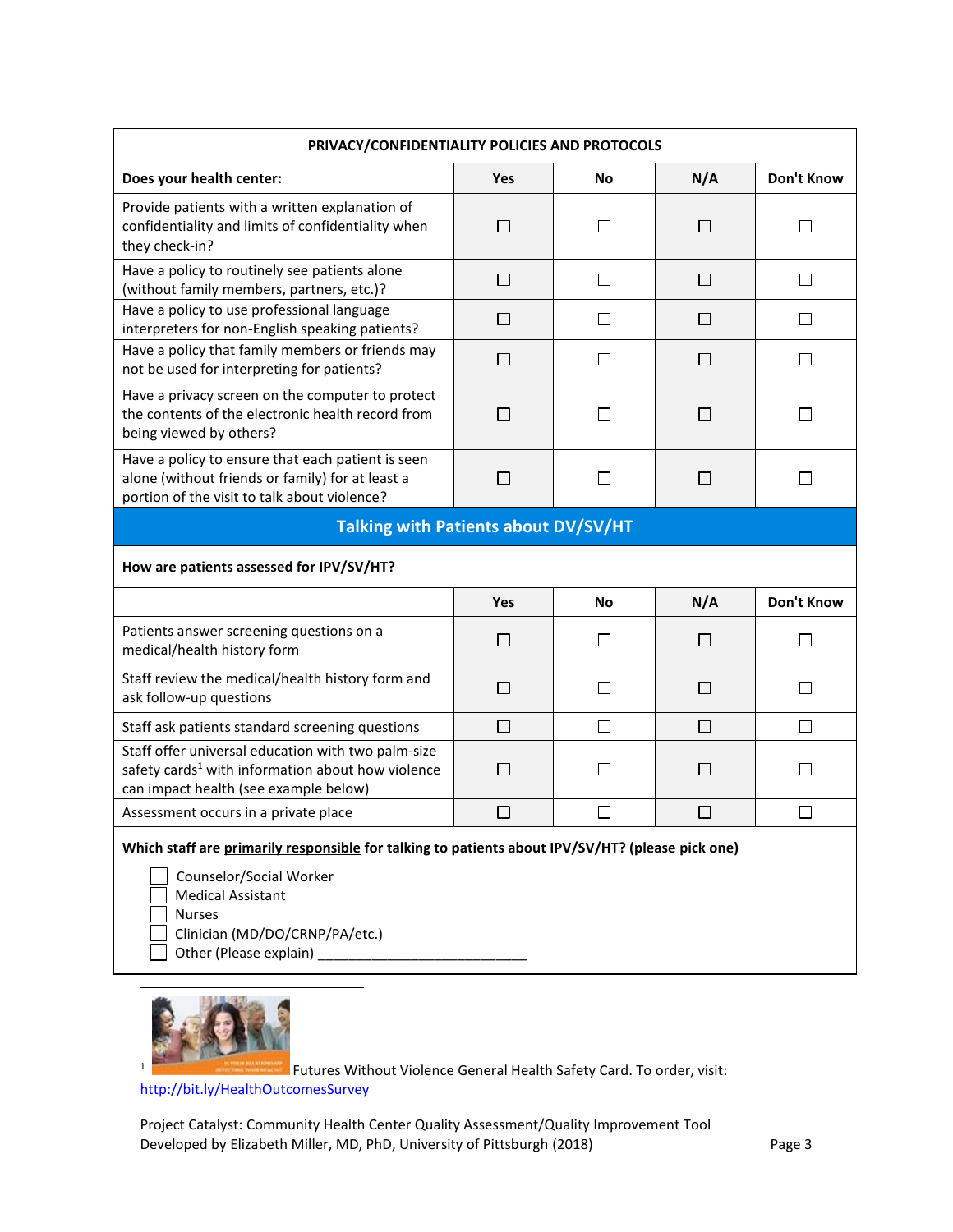| Which staff are secondarily responsible for talking with patients about IPV/SV/HT, if at all? (select all) |
|------------------------------------------------------------------------------------------------------------|
| Counselor/Social Worker                                                                                    |
| <b>Medical Assistant</b>                                                                                   |
| <b>Nurses</b>                                                                                              |
| Clinician (MD/DO/CRNP/PA/etc.)                                                                             |
| Other (Please explain)                                                                                     |
| No additional staff are responsible for this                                                               |
|                                                                                                            |
| How often do providers discuss IPV/SV/HT with patients?                                                    |
|                                                                                                            |
| With each new sexual partner                                                                               |
| At least every six months                                                                                  |
| At least once a year                                                                                       |
| No established time interval                                                                               |
| At every visit                                                                                             |
| At initial visit only                                                                                      |
| Not sure                                                                                                   |
|                                                                                                            |

### **Documentation of Assessment and Response**

#### **On the medical/health history/assessment form(s) are the following steps documented?**

|                                                                           | <b>Yes</b> | No. | N/A | Don't Know |
|---------------------------------------------------------------------------|------------|-----|-----|------------|
| Two palm-size safety cards offered and discussed                          |            |     |     |            |
| Harm reduction strategies were shared                                     |            |     |     |            |
| Referral to a victim service agency or connection to<br>advocate provided |            |     |     |            |

#### **Intervention Strategies**

#### **Does your staff:**

|                                                                                                                                                         | Yes | <b>No</b> | N/A | Don't Know |
|---------------------------------------------------------------------------------------------------------------------------------------------------------|-----|-----------|-----|------------|
| Have sample wording or scripts about what to say<br>and do when a patient discloses IPV, SV, and/or<br>HT?                                              |     |           |     |            |
| Have sample or scripted tools and instructions on<br>how to safety plan and offer harm reduction<br>strategies for patients who disclose IPV, SV or HT? |     |           |     |            |
| Have instructions on how to file a trauma-<br>informed mandated report (e.g., child protective<br>services) when needed?                                |     |           |     |            |
| Know an advocate or counselor who can provide<br>on-site follow-up with a patient who discloses IPV,<br>SV or HT?                                       |     |           |     |            |
| Know the national hotlines and how they can<br>support underserved or minority communities (e.g.                                                        |     |           |     |            |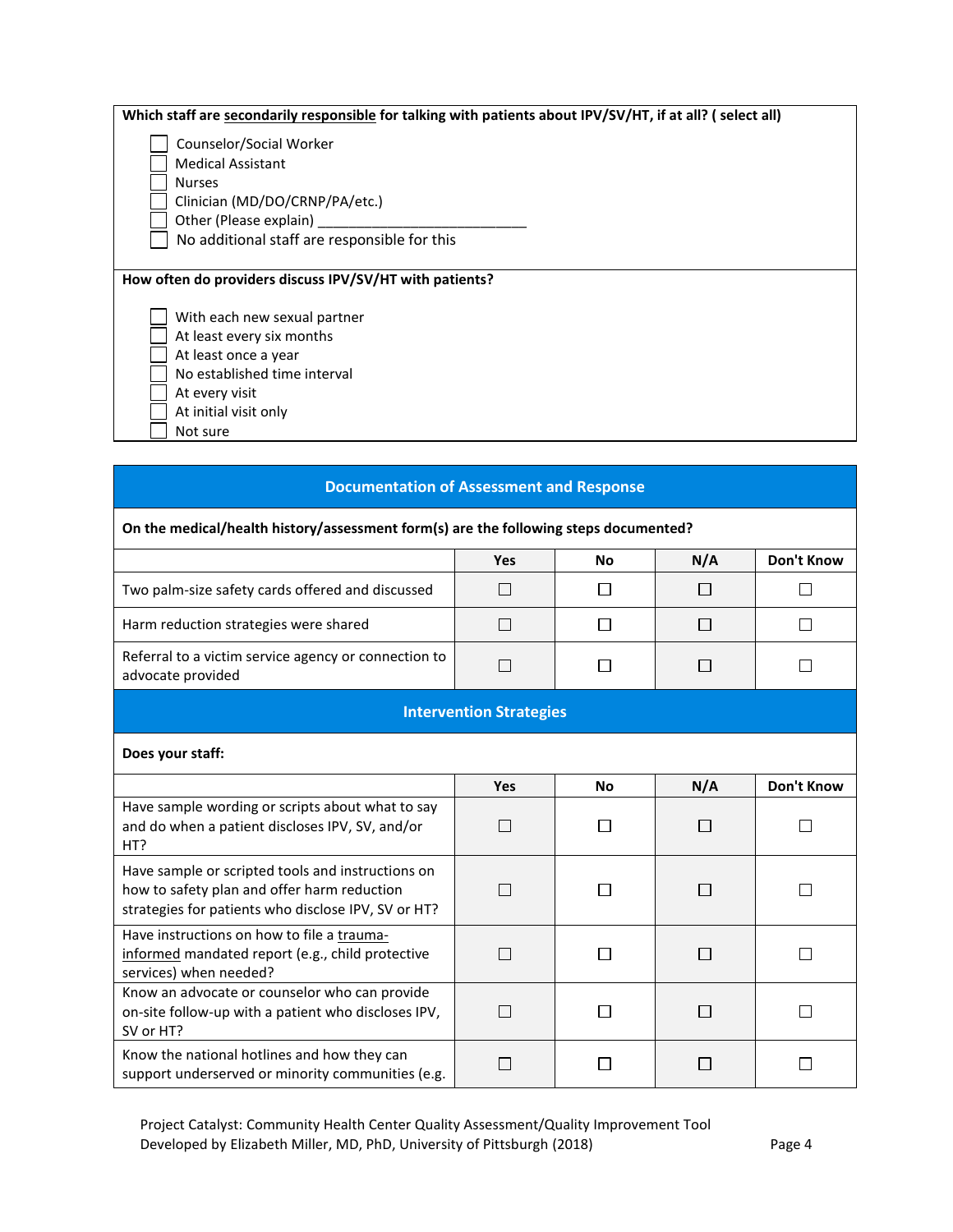| non-English/Spanish speakers, Native American,<br>hearing impaired, LGBTQ patients)?                                                                                                                                                |                                |                |         |                   |  |  |
|-------------------------------------------------------------------------------------------------------------------------------------------------------------------------------------------------------------------------------------|--------------------------------|----------------|---------|-------------------|--|--|
| Know the youth relevant services and how they<br>can support vulnerable youth in particular -<br>runaway homeless youth and youth who are<br>sexual and gender minority?                                                            | П                              | П              | $\perp$ | ΙI                |  |  |
| Have a safe place where the patient can use a<br>phone at your health center to call a national<br>hotline or to talk to a local advocate?                                                                                          | $\Box$                         | П              | П       | $\Box$            |  |  |
| Do your staff have resource lists that:                                                                                                                                                                                             |                                |                |         |                   |  |  |
|                                                                                                                                                                                                                                     | Yes                            | <b>No</b>      | N/A     | <b>Don't Know</b> |  |  |
| Identify referrals and resources such as shelters,<br>legal, advocacy, for patients who disclose IPV/SV?                                                                                                                            | $\Box$                         |                |         | $\mathsf{L}$      |  |  |
| Identify referrals and resources such as shelters,<br>legal, advocacy, for patients who disclose HT?                                                                                                                                | $\Box$                         | П              | $\Box$  | П                 |  |  |
| Identify referrals and resources that are specifically<br>relevant to your community's underserved<br>population(s)?                                                                                                                | П                              | П              | П       | П                 |  |  |
| Include a contact person for each referral agency?                                                                                                                                                                                  | □                              | $\Box$         | $\Box$  | $\Box$            |  |  |
| Does your health center have a formal<br>Memorandum of Understanding with a victim<br>service agency (DV/SA) specifying referral<br>processes between your health center and agency?                                                | П                              | П              | $\Box$  | П                 |  |  |
| Who is the staff person responsible for updating these lists?<br>Are these lists updated at least once a year?<br><b>No</b><br>Yes<br>How often? Please explain:                                                                    |                                |                |         |                   |  |  |
|                                                                                                                                                                                                                                     | <b>Networking and Training</b> |                |         |                   |  |  |
| Within the last year, has your staff had contact with representatives from any of the following agencies (contact<br>means--called to refer a patient, called for assistance with a patient, called for information about program)? |                                |                |         |                   |  |  |
|                                                                                                                                                                                                                                     | Yes                            | No             | N/A     | Don't Know        |  |  |
| DV/SV advocates or shelter or rape crisis staff                                                                                                                                                                                     | $\Box$                         | $\blacksquare$ | $\perp$ | $\mathsf{L}$      |  |  |
| Experts in serving trafficked persons                                                                                                                                                                                               | □                              | $\Box$         | П       | П                 |  |  |
| Youth services                                                                                                                                                                                                                      | $\Box$                         | $\Box$         | □       | □                 |  |  |
| Child protective services                                                                                                                                                                                                           | □                              | $\Box$         | $\Box$  | $\Box$            |  |  |
| Legal advocacy/legal services                                                                                                                                                                                                       | П                              | $\Box$         | $\Box$  | П                 |  |  |
| Law enforcement                                                                                                                                                                                                                     | П                              | П              | $\Box$  | П                 |  |  |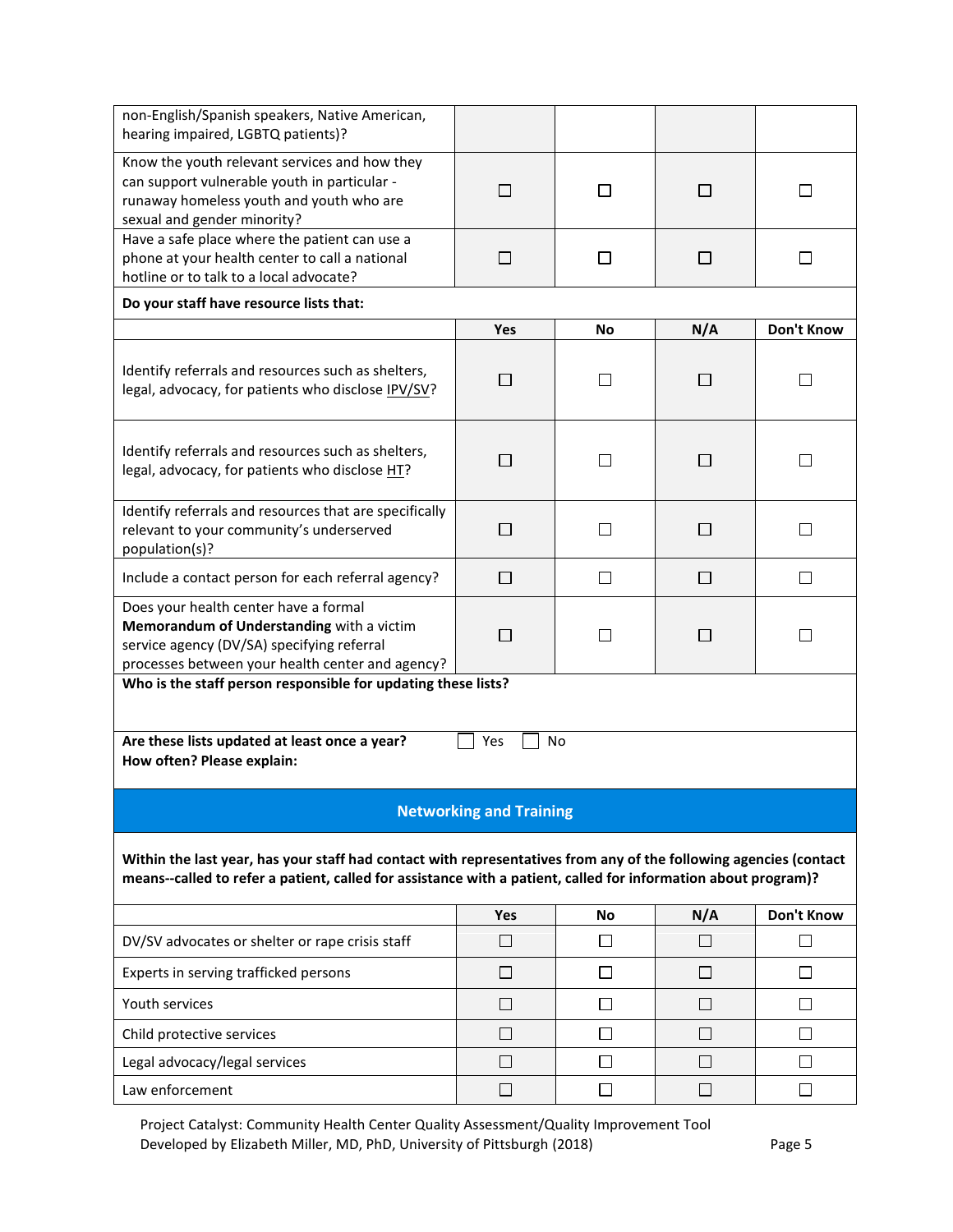| Are there any community health center staff who are especially skilled/comfortable dealing with IPV, SV and HT<br>whom other staff can turn to for help?<br>Yes<br>No                                                                                                                                                                                                                                                         |            |    |        |            |  |
|-------------------------------------------------------------------------------------------------------------------------------------------------------------------------------------------------------------------------------------------------------------------------------------------------------------------------------------------------------------------------------------------------------------------------------|------------|----|--------|------------|--|
| If Yes, please include staff title/position:                                                                                                                                                                                                                                                                                                                                                                                  |            |    |        |            |  |
| Do your protocols advise staff on what to do if they do not feel comfortable or adequately skilled to help a<br>patient when IPV, SV or trafficking is disclosed? (Example: Can staff 'opt out' if they are survivors of or currently<br>dealing with personal trauma?)<br>Yes<br><b>No</b><br>Do any of your staff participate in a local domestic violence or SART task force or related subcommittee?<br>$\Box$ Don't know |            |    |        |            |  |
| $\overline{\phantom{a}}$ No<br>l Yes<br>If yes, please identify staff and describe task force/subcommittee:                                                                                                                                                                                                                                                                                                                   |            |    |        |            |  |
| Do you have staff trained as forensic examiners for example SANEs or SANE-Ps?<br>Don't know<br>  Yes<br>No<br>If yes, please identify staff and describe task force/subcommittee:                                                                                                                                                                                                                                             |            |    |        |            |  |
| Do any of your staff participate in a local anti-human trafficking task force or related subcommittee?<br>Don't know<br>No<br>Yes<br>If yes, please identify staff and describe task force/subcommittee:<br>Within the last two years, have representatives from any of the following agencies either been contacted to<br>schedule a training, or come to your health center and conducted a training for your staff?        |            |    |        |            |  |
|                                                                                                                                                                                                                                                                                                                                                                                                                               | Yes        | No | N/A    | Don't Know |  |
| Domestic violence program                                                                                                                                                                                                                                                                                                                                                                                                     | <b>COL</b> | H  | $\Box$ | ΙI         |  |
| Rape crisis/sexual violence center program                                                                                                                                                                                                                                                                                                                                                                                    | □          | □  | $\Box$ | $\Box$     |  |
| Experts in care for trafficked persons                                                                                                                                                                                                                                                                                                                                                                                        | П          | □  | □      | ⊓          |  |
| Child protective services                                                                                                                                                                                                                                                                                                                                                                                                     | $\Box$     | П  | П      | П          |  |
| Law enforcement (e.g., DV unit)                                                                                                                                                                                                                                                                                                                                                                                               | П          | □  | □      | □          |  |
| Legal services/legal advocacy                                                                                                                                                                                                                                                                                                                                                                                                 | □          | □  | □      | □          |  |
| What type of training(s) do new staff receive on IPV/SV?                                                                                                                                                                                                                                                                                                                                                                      |            |    |        |            |  |
| Does your staff receive booster training on assessment and intervention for IPV/SV at least once a year?<br>Yes<br>N/A<br>Don't Know<br><b>No</b>                                                                                                                                                                                                                                                                             |            |    |        |            |  |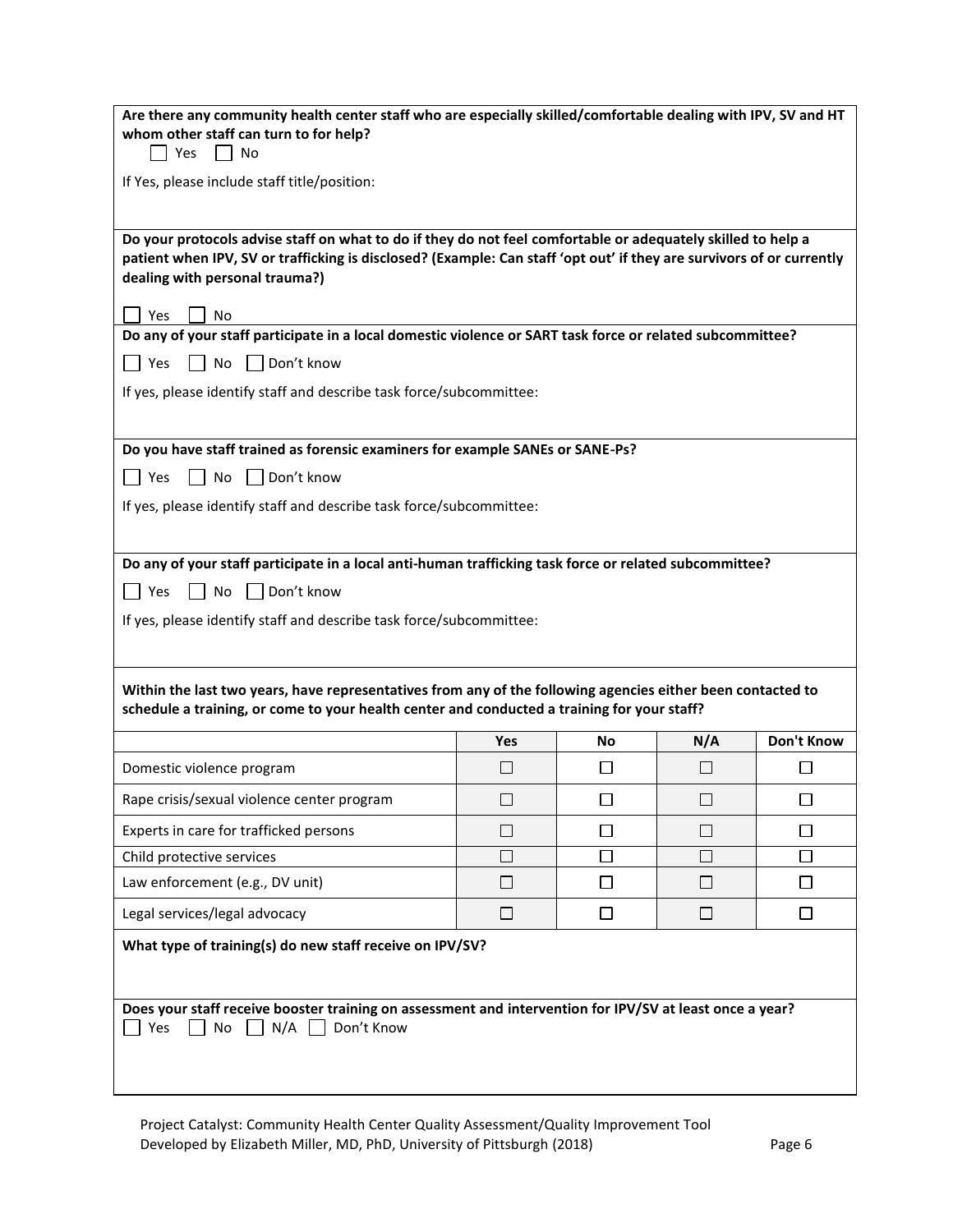| What type of training(s) do new staff receive on HT?                                                                                                                 |                            |              |              |                   |
|----------------------------------------------------------------------------------------------------------------------------------------------------------------------|----------------------------|--------------|--------------|-------------------|
| Does your staff receive booster training on assessment and intervention for HT at least once a year?<br>N/A<br>Don't Know<br>Yes<br>No                               |                            |              |              |                   |
| <b>Staff Support and Safety</b>                                                                                                                                      |                            |              |              |                   |
| Does your health center:                                                                                                                                             |                            |              |              |                   |
|                                                                                                                                                                      | Yes                        | No           | N/A          | Don't Know        |
| Have a protocol for what to do if a staff person is<br>experiencing IPV/SV/HT?                                                                                       | П                          | П            | П            | П                 |
| Have a protocol for what to do if a perpetrator is<br>on-site and displaying threatening behaviors or<br>trying to get information?                                  | $\mathsf{L}$               | $\mathsf{L}$ | $\mathsf{L}$ | ΙI                |
| Provide individual clinical supervision for staff<br>where they can discuss any concerns/ discomfort<br>related to IPV/SV/HT cases?                                  | I.                         | ΙI           | $\Box$       | ΙI                |
| Provide other types (group supervision, case<br>presentation) of opportunities for staff to discuss<br>any concerns relating to difficult cases?                     | П                          | П            | П            | П                 |
| Have a buddy system or internal referral for staff to<br>turn to for assistance when they are overwhelmed<br>or uncomfortable addressing violence with a<br>patient? |                            |              |              |                   |
| Have an employee assistance program (EAP) that<br>staff can access for help with current or past<br>victimization?                                                   | $\blacksquare$             |              | ΙI           |                   |
|                                                                                                                                                                      | <b>Data and Evaluation</b> |              |              |                   |
| Does your health center:                                                                                                                                             |                            |              |              |                   |
|                                                                                                                                                                      | Yes                        | No           | N/A          | <b>Don't Know</b> |
| Record the number of patients assessed for<br>IPV/SV?                                                                                                                | П                          | П            | П            | П                 |
| Record the number of patients assessed for HT?                                                                                                                       | $\mathbf{1}$               | ΙI           | П            | ΙI                |
| Record the number of patients who disclose<br>IPV/SV?                                                                                                                | □                          | $\perp$      | $\Box$       | $\perp$           |
| Record the number of patients who disclose HT?                                                                                                                       | $\Box$                     | $\perp$      | □            | П                 |
| Record the number of times that referrals and<br>resources were discussed with patients?                                                                             | $\Box$                     | $\perp$      | $\Box$       | $\Box$            |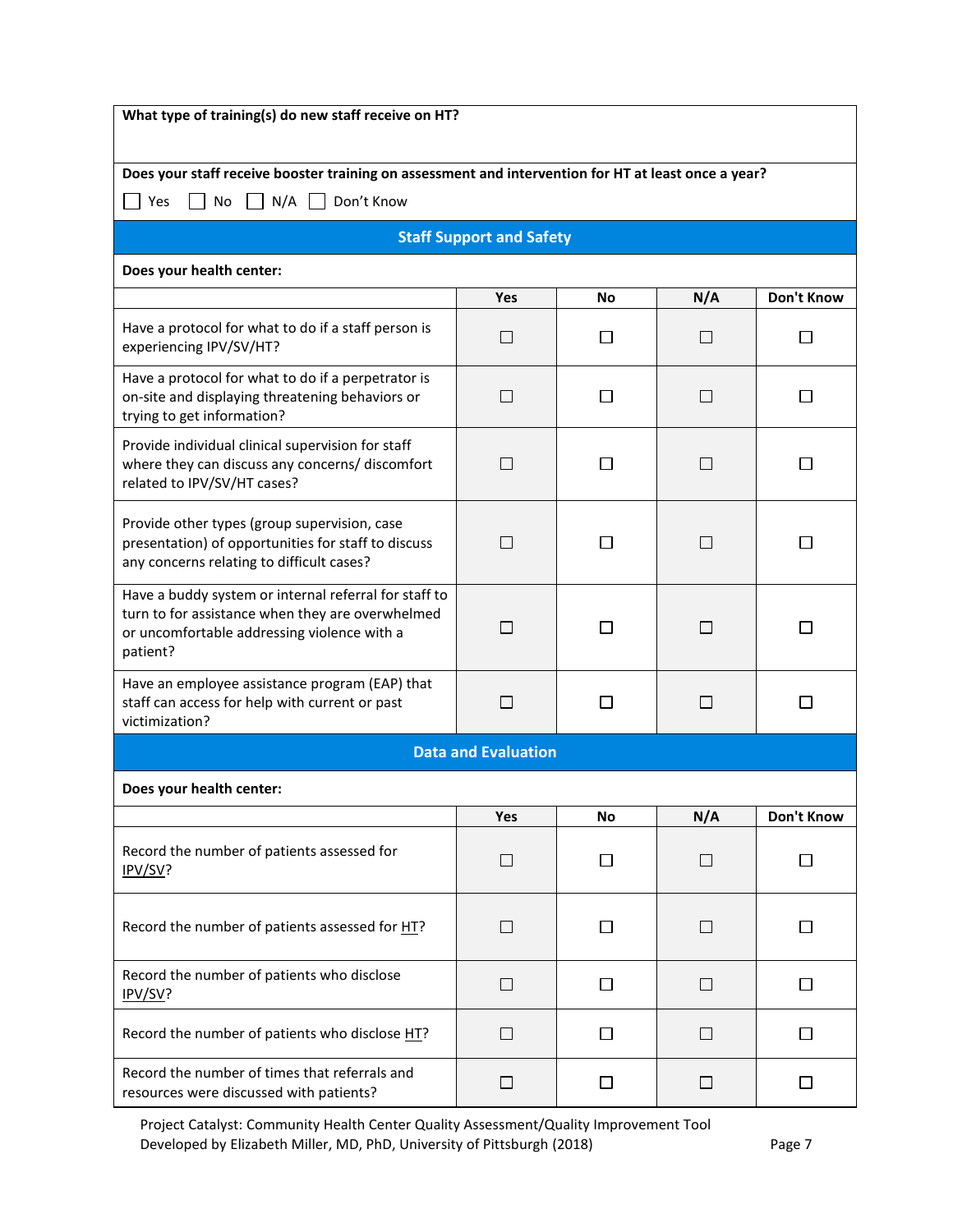| Record the number of referrals made to IPV/SV/HT<br>victim advocacy services?                                                                                        | $\Box$         |              | $\Box$ |                   |  |  |
|----------------------------------------------------------------------------------------------------------------------------------------------------------------------|----------------|--------------|--------|-------------------|--|--|
| Record use of longer-acting contraceptives among<br>patients experiencing reproductive coercion?                                                                     | $\Box$         | ΙI           | ΙI     | ΙI                |  |  |
| Record other health promotion and safety<br>strategies offered to patients experiencing<br>IPV/SV/HT?                                                                | □              | ΙI           | $\Box$ |                   |  |  |
| Discuss with patients where and how their<br>confidential information will be handled?                                                                               | $\Box$         | П            | П      | $\mathsf{L}$      |  |  |
| Do any of your patient satisfaction surveys include<br>any questions soliciting patient's opinions about<br>assessment and intervention strategies for<br>IPV/SV/HT? | П              | ΙI           | ΙI     | ΙI                |  |  |
| Provide regular (at least annual) feedback to<br>providers about their performance regarding<br>IPV/SV/HT assessment?                                                | $\mathbf{1}$   | ΙI           | ΙI     | $\mathsf{L}$      |  |  |
| Annually review all health center protocols relating<br>to IPV/SV/HT (both patient and staff related)?                                                               | П              | ΙI           | ΙI     |                   |  |  |
| <b>Environment and Resources</b>                                                                                                                                     |                |              |        |                   |  |  |
| Does your health center have any of the following?                                                                                                                   |                |              |        |                   |  |  |
|                                                                                                                                                                      |                |              |        |                   |  |  |
|                                                                                                                                                                      | Yes            | No           | N/A    | <b>Don't Know</b> |  |  |
| Brochures or information about IPV/SV that<br>patients can take                                                                                                      | $\Box$         | ΙI           | $\Box$ | $\mathsf{L}$      |  |  |
| Brochures or information about HT that patients<br>can take                                                                                                          | П              | $\mathsf{L}$ | П      |                   |  |  |
| Brochures, cards, information for patients about<br>how violence exposure affects children                                                                           |                |              |        |                   |  |  |
| Brochures or posters offered in languages other<br>than English that reflect those spoken by your<br>patients                                                        | $\blacksquare$ |              |        |                   |  |  |
| Brochures or posters that visually reflect the<br>diverse backgrounds of patients served                                                                             | $\Box$         | $\Box$       | $\Box$ | $\perp$           |  |  |
| Posters about IPV, SV and HT displayed                                                                                                                               | □              | $\Box$       | $\Box$ | $\Box$            |  |  |
| Adolescent focused brochures, cards or<br>information about adolescent relationship abuse                                                                            | □              | ப            | $\Box$ | $\mathbf{I}$      |  |  |